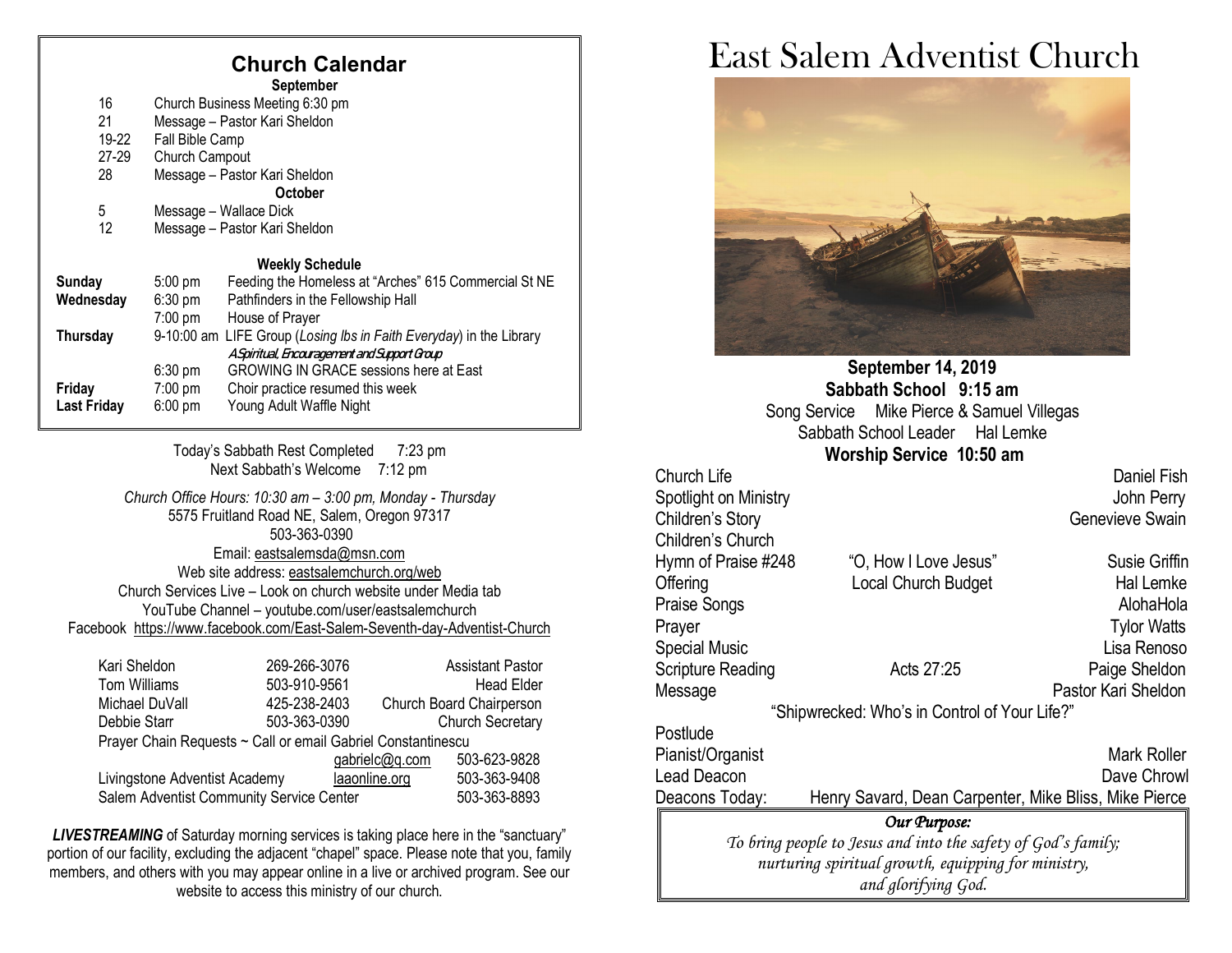| <b>ADULT SABBATH SCHOOL CLASSES</b>                                                                                                     |  |                          |  |                         |  |
|-----------------------------------------------------------------------------------------------------------------------------------------|--|--------------------------|--|-------------------------|--|
| <b>Begin about 9:45 am following the 9:15 am program in the Sanctuary</b><br>anctuary "Quarterly" Bible Study * Livestreamed Jerry Mage |  |                          |  |                         |  |
| Sanctuary                                                                                                                               |  |                          |  | Jerry Magee             |  |
| Chapel                                                                                                                                  |  | "Quarterly" Bible Study* |  | <b>Udene Allen</b>      |  |
| Library                                                                                                                                 |  | Gospel of Luke           |  | <b>Gene Starr</b>       |  |
| Front Section Fellowship Hall                                                                                                           |  | Family Life Circle       |  | Duane Chrowl, Dave Cutz |  |
| Room 3, North Hall                                                                                                                      |  | Young Adults             |  | <b>Tylor Watts</b>      |  |
| Pastor Rick's Office 9:00-9:30 Praise and Prayer Time                                                                                   |  |                          |  | Pastor Peggy Casebier   |  |
| * The current "Quarterly" topic is "The Least of These"                                                                                 |  |                          |  |                         |  |

PRAYER MINISTRY: Livingstone Adventist Academy, Robertson family, Nelson family, Gary & Debbie Malone, Corey Bronson, Lynn Chrowl, Don Trout, Charles & Jennie Roddy, Evie Dunham, Wayne & Billie Amende, Pastor Rick and Peggy as he retires this weekend, Kathleen Walter, Carol Silcox, Marie Cook, Bill Fisher Jr. qualifies for a kidney transplant and needs a donor, Cheryl Young and her family.

**WELCOME** We are happy you are here and pray you will experience God today. "My mouth will speak in praise of the Lord. Let every creature praise his holy name for ever and ever." Psalm 145L21 NIV

#### **ANNOUNCEMENTS**

#### **TRANSFER OF MEMBERSHIP**

*Second Reading* to East Salem Church: Lady-Jean Ramsey from Grants Pass Adventist Church, Grants Pass, OR

**CHERYL YOUNG UPDATE** Prayers are being answered! Cheryl did not end up needing additional brain surgery and was transferred to a rehab center in Mt. Angel this past Thursday to continue the brain healing process. She is in great spirits, is talking, and being her amazing self! Continued prayers are needed on this next leg of her recovery journey. She has received some feeling back on her left side, but has a ways to go. God is working!!

**ALOHA!** Dear Church Family Thank you for the outpouring of love and support we have been experiencing with Rick's retirement. We love you, Pastors Rick & Peggy

**CHARITY YARN GROUP** If you enjoy knitting and/or crocheting, you are invited to join the "Charity Yarn Group". Monday, September 16 and Thursday, September 19 between 6:00 – 7:30 pm here at the church. For more information, contact Kimberly Watts 503-931-0945.

**ATTENTION CHURCH MEMBERS** There is a business meeting scheduled for September 16 at 6:30 pm to nominate a search committee for the new pastor.

**GOLF TOURNAMENT** The 5<sup>th</sup> Annual Lion Pride Golf Tournament will be held September 22 at McNary Golf Club in Keizer. 100% of the proceeds go directly to Livingstone Adventist Academy students who need assistance for tuition. The registration fee includes 18 holes of golf, a golf cart, and lunch which will be provided after the tournament. For more information, contact Pam Naylor at [pnaylor@laaonline.org](mailto:pnaylor@laaonline.org) or call the school office. Brochures available on the counter in the foyer.

**OCTOBER CONCERT** "Redeemed" a gospel music group from the Caldwell and Napa, Idaho Adventist churches, will be in concert here at East Salem October 19 at 5 pm. There will be no charge, though a freewill offering will be taken for offset the group's travel expenses.

**ADVENTURES ASSEMBLE!** Is your child an Eager Beaver, Sunbeam or Helping Hand between the ages of 4 - 9? Good new! We are starting up an Adventurers Club soon! Adventurers is a great opportunity for your child to learn more about God through the world He created by incorporating Bible lessons, life lessons, and science, the East Salem Adventurer Club will assemble with the Pathfinders every Wednesday at 6:30 pm. We already have many kids signed up and many more interested. Come be be part of the fun! Please contact Nick Stephenson at 503-999-2086 to learn more!

**LIVINGSTONE ADVENTIST ACADEMY** is looking for a professional cook to run their state-of-the-art kitchen. If interested, or for more information, contact the school at 503-363-9408.

**SALEM ADVENTIST COMMUNITY SERVICES** is looking for a new director. The interim director is resigning effective the end of October. If you are interested or would like more information, contact Gary Ojala 503-884-5324 or Marilyn Drake 503-505-3229.

#### **NEXT WEEK'S OFFERING** ~ Local Church Budget

| <b>LOCAL CHURCH BUDGET SUPPORT AT A GLANCE</b>                                                           |               |          |           |
|----------------------------------------------------------------------------------------------------------|---------------|----------|-----------|
|                                                                                                          |               | MTD      | YTD       |
| FISCAL YEAR 1/1/19 - 12/31/19                                                                            |               | 9/7/2019 | 9/7/2019  |
| <b>Offerings Needed</b>                                                                                  |               | 18.625   | 167.625   |
| <b>Offerings Received</b>                                                                                |               | 3,948    | 134,316   |
| Period Over / (Short)                                                                                    | <b>Totals</b> | (14,677) | (33, 309) |
| Tithe money does not fund the \$18,625 needed each month to operate our local church and its ministries. |               |          |           |